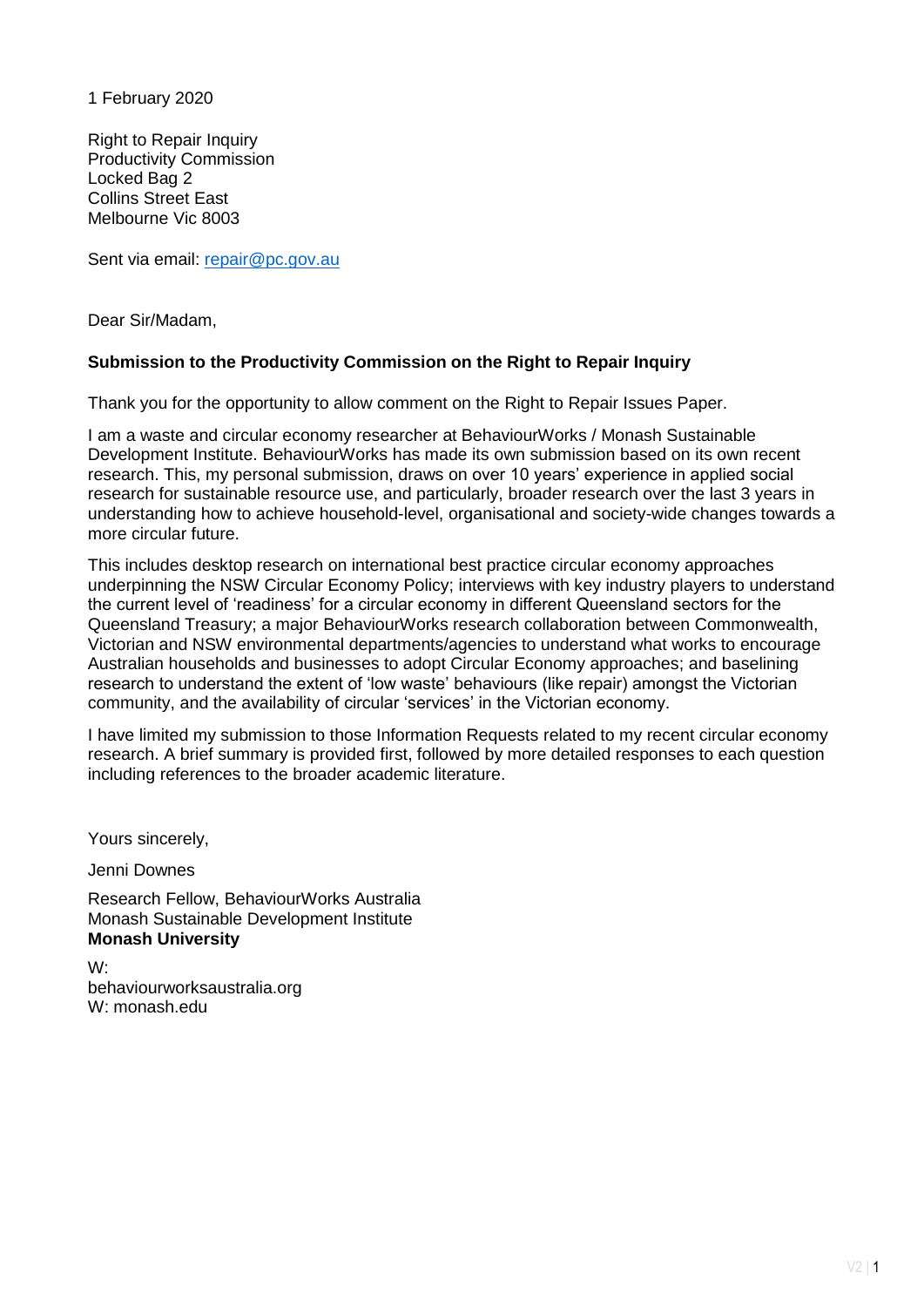# **SUMMARY OF RESPONSES**

#### **3a. Do the consumer guarantees under the ACL provide adequate access to repair remedies for defective goods? If not, what changes could be made to improve access to repair remedies?**

No, the current 'guarantees' under the ACL do not seem sufficient on their own to ensure accessibility, given both the onus on consumers to enforce their right or seek redress, and the existence of other factors that influence accessibility beyond a legally enshrined right.

#### **3d. Are consumers sufficiently aware of the remedies that are available to them, including the option to repair faulty products, under the ACL's consumer guarantees? If not, would more information and education be a cost effective measure to assist consumers understand and enforce guarantees? What would be the best way to deliver this information? What other measures would be more effective?**

No, recent research has found that only 60% of people reported being aware of rights under the ACL, but it is not clear exactly how knowledgeable these people are. The other 40% of people were not at all aware of rights under the ACL. Furthermore, as noted in the previous response to 3A, existence and awareness of a right is not always sufficient to ensure consumers feel able to enforce this right. While carefully-designed education campaigns may achieve greater levels of awareness, they are very unlikely on their own to be effective in assisting consumers to *enforce* guarantees, as both attention and action are hindered by a much broader myriad of factors than awareness/knowledge.

#### **8b. Are there any other barriers to repair and/or policy responses that the Commission should consider?**

There are a number of common barriers to greater uptake of repair documented in the international academic literature, many of which are likely to be pertinent in Australia, which we share below. However specific research should be commissioned to clearly map the context in which repair does or does not happen in Australia and identify the key barriers that must be addressed in order to successfully improve consumers' right to repair.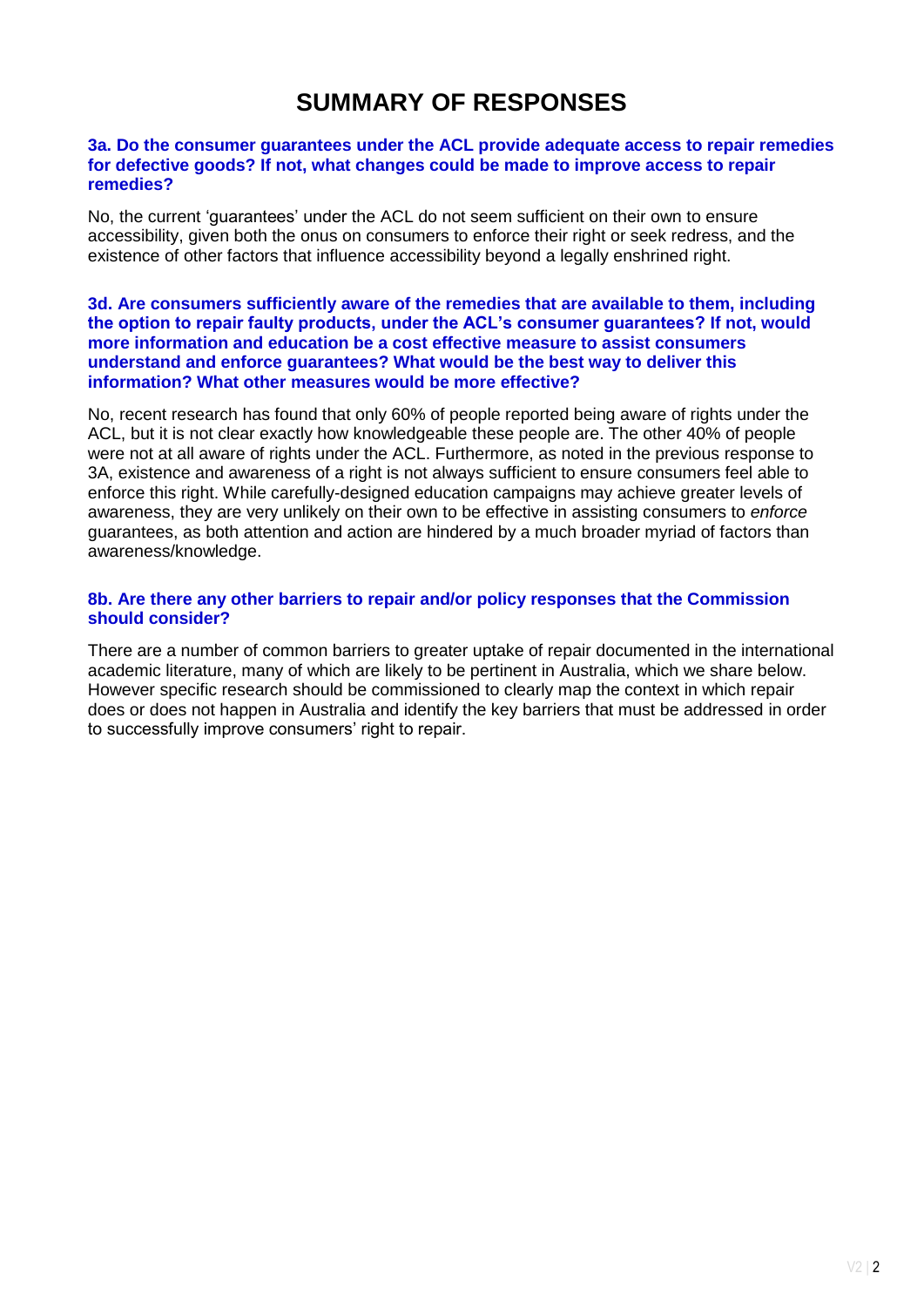# **DETAILED RESPONSES TO INFORMATION REQUESTS**

#### **INFORMATION REQUEST 3.A**

**Do the consumer guarantees under the ACL provide adequate access to repair remedies for defective goods? If not, what changes could be made to improve access to repair remedies?**

# **The current 'Guarantees' under law do not seem sufficient on their own to ensure accessibility.**

The ACL is commendable in providing a customer with the right to choose between a refund, repair or replacement when goods are faulty. However, I am not aware of any formal research into customers' experience in requesting repair over a replacement, and at the same time, anecdotally through my work I have been told many stories of people being encouraged or coerced into a replacement over repair.

Indeed in the UK, although repair was legally introduced as a consumer right, it's availability is still restricted: in many cases where goods are faulty, consumers are more likely to be given a replacement or refund. Therefore, consumers seeking to have products repaired (eg. for environmental reasons) still generally have to bear the financial cost of this, rather than relying on their legal entitlement (Twigg-Flesner, 2017 1 ).

Furthermore, Choice's latest national survey<sup>2</sup> found that 20% of people are still purchasing extended warranties for products in cases where they probably don't need to, because they wanted 'peace of mind' that they could get a repair or replacement if their product broke. Within this 20%, people who indicated knowledge of their rights under the ACL purchased the extended warranty as often as people who weren't aware of their rights. Furthermore people often reported buying the warranty after experiences with previous product failures. This suggests that having and knowing about their rights is not sufficient for people to be able to enforce those rights.

Certainly, research on regulatory solutions to waste issues in Europe<sup>3</sup> has found that regulatory efforts on their own often fail to reverse undesirable trends or change consumer behaviour. This is particularly the case where active monitoring and enforcement of compliance are not built into the regulation, but instead place the responsibility on individuals to seek redress.

In addition to issues of compliance with the ACL, there are also many other factors that govern 'accessibility' beyond the right being enshrined in law.

For example, Choice has identified that the lack of guidance on what reasonable product lifetimes are, is a major barrier to people being able to enforce their right to repair (or refund/replacement) beyond the standard manufacturer warranty advertised on a product<sup>4</sup>. Certainly the lack of specified timeframes has allowed at least one manufacturer to offer a much more limited warranty to Australian customers compared to international jurisdictions that do have such guidance, as shown in the photo to the right.

**.** 

*Photo of warranty details on Belkin screen protector purchased in an Australian Big W store in 2020:*

\* LIMITED LIFETIME WARRANTY (AMERICAS & EUROPE) Belkin warrants the product against defects in materials and workmanship under normal use, including scratched or cracked screen protector films, for the expected lifetime of the product it is designed to protect. For the purposes of this warranty, such expected lifetime is five (5) years.

Belkin warrants the product against defects in materials and workmanship under normal use, including scratched or cracked screen protector films, for two (2) years from the date of purchase.

<sup>\* 2-</sup>YEAR LIMITED WARRANTY (REST OF GLOBE)

<sup>1</sup> Twigg-Flesner, C. (2017) *Consumer Product Guarantees*, Taylor & Francis. ISBN: 9781351949309

<sup>&</sup>lt;sup>2</sup> Choice (2020) *Customers still buying extended warranties they don't need – survey.* <https://www.choice.com.au/shopping/consumer-rights-and-advice/your-rights/articles/consumer-pulse-extended-warranties>

<sup>3</sup> Summarised in Downes, J., McKenna, K. & Dubash, J. (2018) *Waste behaviours and how to change them: a literature review*. Prepared for Waverley Council by the Institute for Sustainable Futures, University of Technology Sydney.

<sup>4</sup> Choice (2018) *CHOICE sheds light on the life expectancy of electrical goods*[. https://www.choice.com.au/about-us/media](https://www.choice.com.au/about-us/media-releases/2018/appliance-life-expectancy)[releases/2018/appliance-life-expectancy](https://www.choice.com.au/about-us/media-releases/2018/appliance-life-expectancy)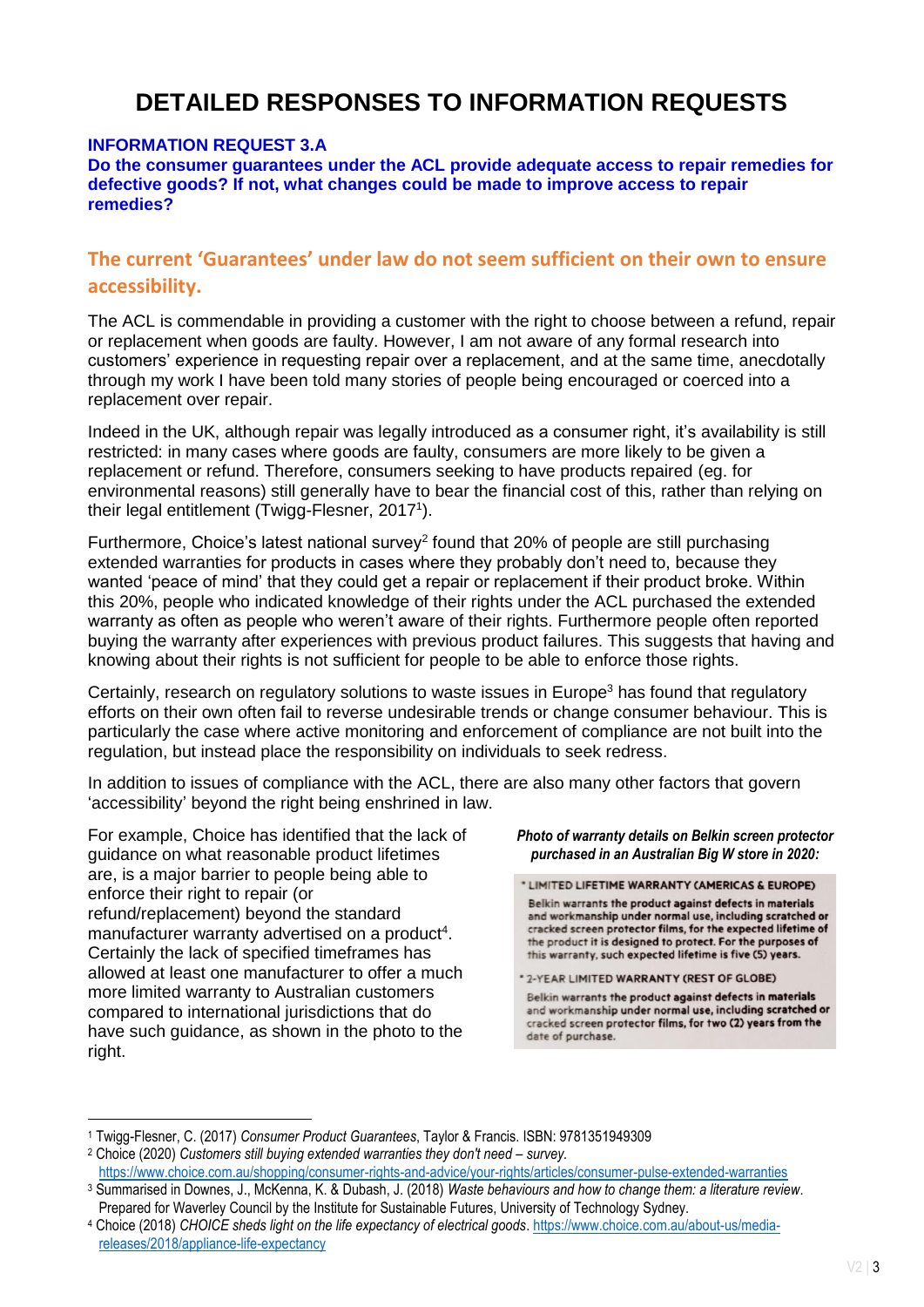### **INFORMATION REQUEST 3.D**

**Are consumers sufficiently aware of the remedies that are available to them, including the option to repair faulty products, under the ACL's consumer guarantees? If not, would more information and education be a cost effective measure to assist consumers understand and enforce guarantees?** 

## **Information/education on its own is very unlikely to be effective in assisting consumers to understand and, more importantly, enforce existing guarantees.**

Choice's latest national survey<sup>5</sup> found that only 60% of people reported being aware of rights under the ACL, but it is not clear exactly how knowledgeable these people are. The other 40% of people were not at all aware of rights under the ACL. Furthermore, as noted in the previous response to 3A, existence and awareness of a right is not always sufficient to ensure consumers feel able to enforce this right.

While carefully-designed education campaigns may achieve greater levels of awareness, they are very unlikely on their own to be effective in assisting consumers to *enforce* guarantees, as both attention and action are hindered by a much broader myriad of factors than awareness/knowledge.

According to Steg & Vlek (2009)<sup>6</sup> informational strategies have been demonstrated to be effective when pro-environmental behaviour is relatively convenient and not very costly (in terms of money, time, effort and/or social disapproval), and when individuals do not face severe external constraints on behaviour. However in general, attention and action are hindered and/or enabled by a much broader myriad of factors than awareness/knowledge, and so broader policy responses are generally required.

For example, recent research on the effectiveness of education and persuasive prompts (information) for public policy issues identifies a number of key characteristics that suggest when greater intervention beyond awareness, knowledge and general motivation is required (Meder, Fleischhut & Osman,  $2018<sup>7</sup>$ ).

**.** 

Consideration of the barriers summarised in response to 8B below certainly suggest at the least, an *Unprepared* and *Heterogenous* environment requiring multiple, broader interventions to ensure that consumers can, and do, enforce their rights under the guarantee.



#### *Considerations guiding whether information will be sufficient*

<sup>5</sup> Choice (2020) *Customers still buying extended warranties they don't need – survey.* <https://www.choice.com.au/shopping/consumer-rights-and-advice/your-rights/articles/consumer-pulse-extended-warranties>

<sup>6</sup> Steg & Vlek, 2009, Encouraging pro-environmental behaviour: An integrative review and research agenda, Journal of Environmental Psychology, 29(3): 309-317

<sup>7</sup> Meder, B., Fleischhut, N. & Osman, M. (2018) Beyond the confines of choice architecture: A critical analysis, in Journal of Economic Psychology, 68:36-44.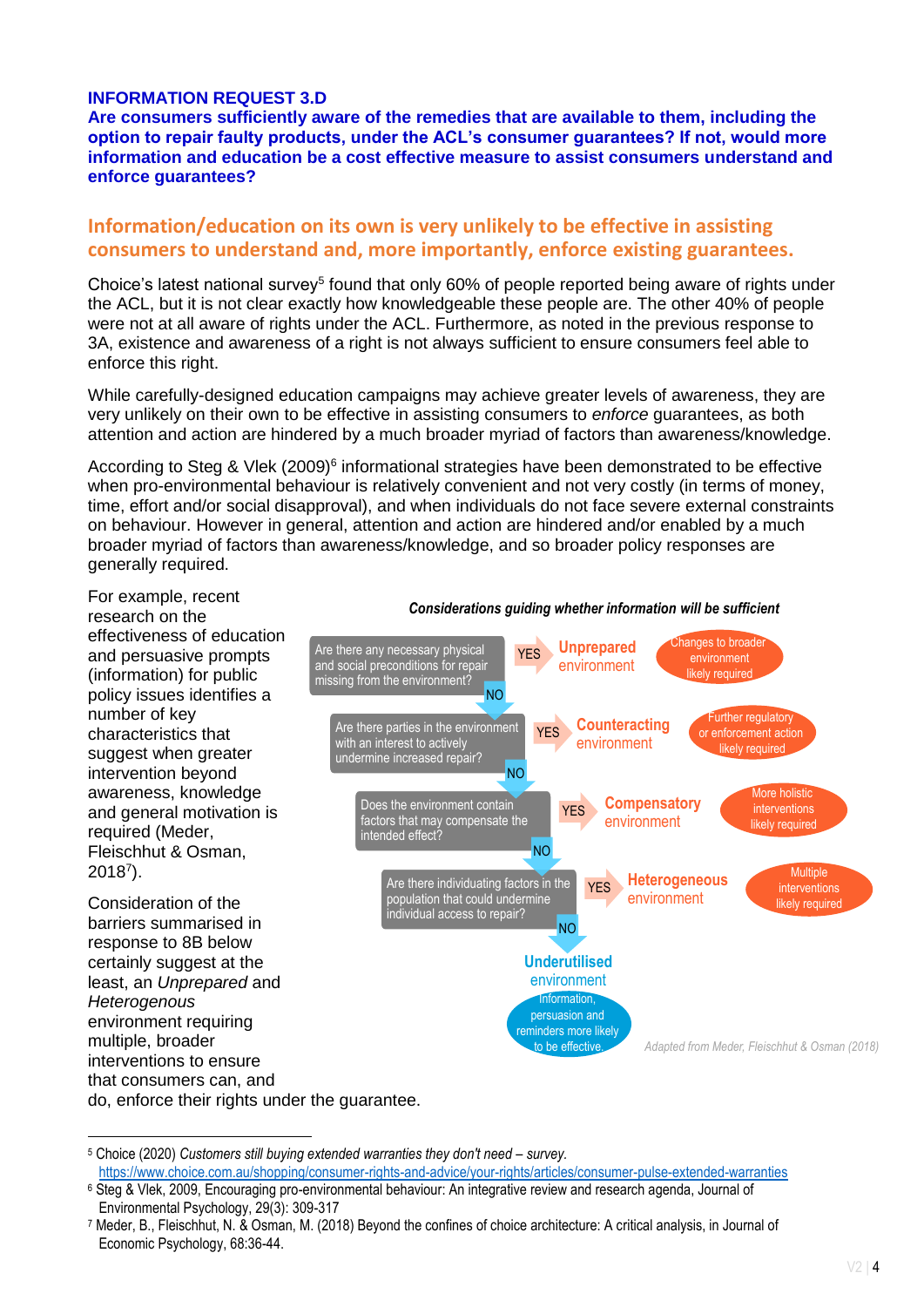### **INFORMATION REQUEST 8.B**

1

#### **Are there any other barriers to repair and/or policy responses that the Commission should consider?**

## **There are many barriers hindering consumers' current and broader right to repair.**

There are a number of common barriers to greater uptake of repair documented in the international academic literature, many of which are likely to be pertinent in Australia. According to work by Nazli (2021)<sup>8</sup> and Laitala et al (2021)<sup>9</sup>, these often include supply-side barriers, such as sufficiently-skilled personnel, availability of spare parts, repairability of product design, quality of product materials, liability concerns, and demand-side barriers, such as consumer awareness, negative stigma, emotional attachment, affordability perceptions, etc. One of the most significant barriers is the ubiquitous presence of low-cost alternative products which hinders both: businesses from offering to repair products (instead preferring to replace or refund and simply throw the broken product out), and consumers from spending the effort to get something repaired (Laitala et al, 2021). This is compounded by a particularly concerning barrier, which is the inbuilt incentive for companies that practice planned obsolesce to concomitantly work to minimise any repair that would extend the product life beyond the 'planned' period (Kinokuni, 2002<sup>10</sup>).

In addition, barriers specific to the Australian context have also been raised that are likely to impact on consumer enforcement of right-to-repair, such as the lack of clear guidance on how long products should remain functional.

Given the wide array of barriers, it is therefore vital that, before deciding on the appropriate policy response(s), a comprehensive systems perspective is taken to understanding the problem. This will ensure that policy responses target the most critical barriers, and are not undermined by counteracting or compensatory elements in the system. One way to do this is to construct a systems or context map<sup>11</sup> to identify the key barriers and then rate them by significance of impact, and responsibility to address.

A basic example of a map of the context of consumer repair behaviour is shown over the page, drawn from the above literature. It demonstrates how a wide array of factors come together to produce the conditions in which repairs do, or (more likely) don't occur, highlighting the complex root causes that defy narrow or simplistic responses.

A rapid review of evidence combined with a multi-stakeholder workshop could quickly and easily map the context in which repair does or does not happen in Australia at the present time, and from this, identify the key causal chains / barriers that most critically need be addressed through regulatory responses in order to successfully improve consumers' right to repair.

<sup>8</sup> Nazlı, T. (2021) Repair motivation and barriers model: Investigating user perspectives related to product repair towards a circular economy, in *Journal of Cleaner Production*, vol 289.

<sup>9</sup> Laitala, K., Grimstad Klepp, I., Haugrønning, V., Throne-Holst, H. & Strandbakken, P. (2021) Increasing repair of household appliances, mobile phones and clothing: Experiences from consumers and the repair industry, in *Journal of Cleaner Production*, vol 282.

<sup>10</sup> Kinokuni, H. (2002) Repair market structure, product durability, and monopoly, in *Australian Economic Papers*, 38(4): 343-353.

<sup>11</sup> BehaviourWorks (2021) *Method Book Chapter 2: Systems Thinking and Behaviour*. [https://www.behaviourworksaustralia.org/the](https://www.behaviourworksaustralia.org/the-method-book/chapter-2-systems-thinking-and-behaviour/)[method-book/chapter-2-systems-thinking-and-behaviour/](https://www.behaviourworksaustralia.org/the-method-book/chapter-2-systems-thinking-and-behaviour/)